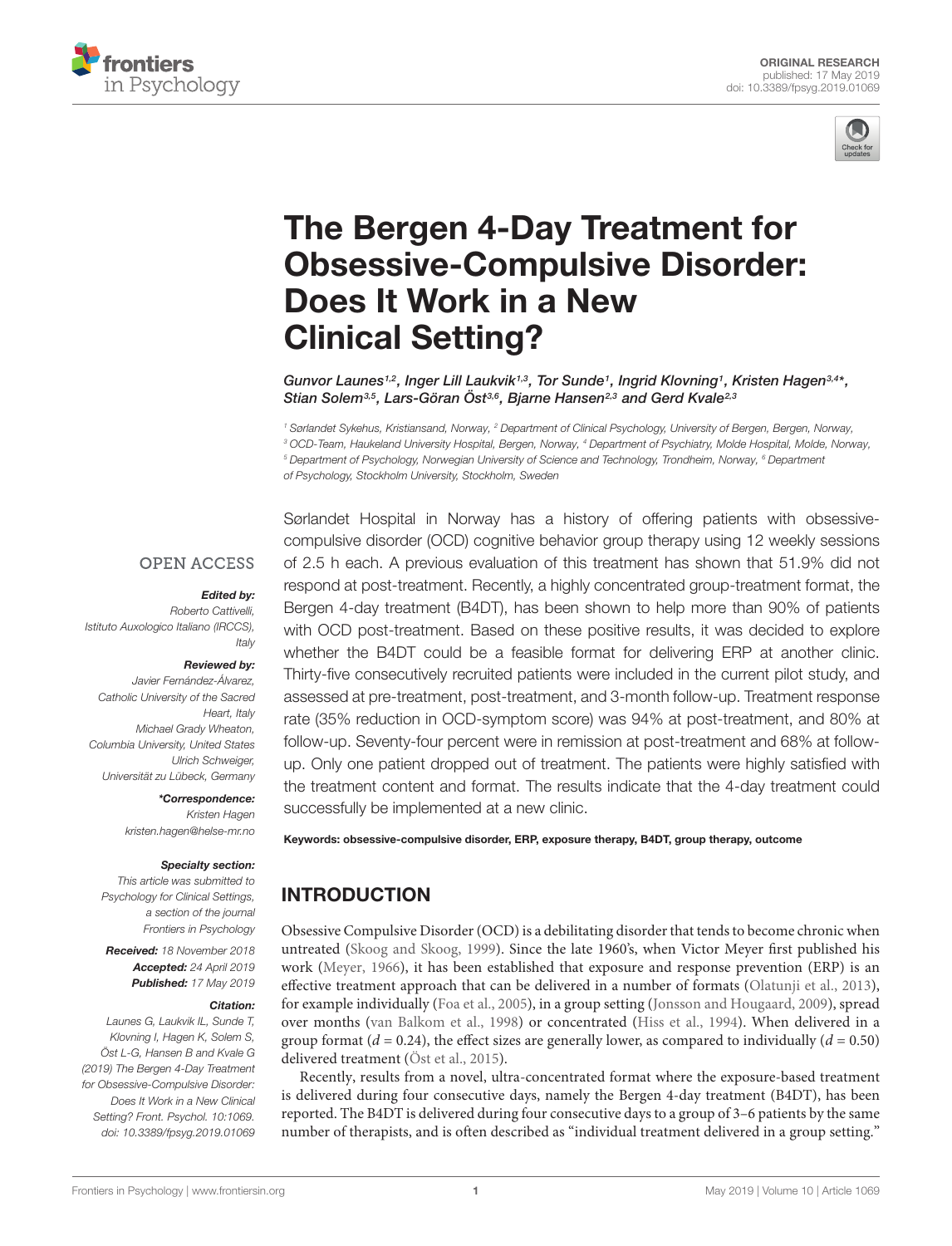Following B4DT, 94% of the patients have responded [\(Havnen](#page-7-8) [et al.,](#page-7-8) [2014,](#page-7-8) [2017;](#page-7-9) [Hansen et al.,](#page-7-10) [2018a\)](#page-7-10), and 68% were recovered at 1–4 years follow-up [\(Hansen et al.,](#page-7-10) [2018a,](#page-7-10) [2019\)](#page-7-11). In addition, the approach has shown significant effects on comorbid depressive symptoms as well as on generalized anxiety. The B4DT is highly accepted by the patients and there are basically no dropouts [\(Havnen et al.,](#page-7-8) [2014,](#page-7-8) [2017;](#page-7-9) [Hansen et al.,](#page-7-10) [2018a;](#page-7-10) [Kvale et al.,](#page-7-12) [2018\)](#page-7-12). These results can be compared with those achieved by standard ERP in the meta-analysis by [Öst et al.](#page-7-7) [\(2015\)](#page-7-7), where the response rate was 65% and the remission rate 50% (while often using a more lenient criterion than in the B4DT format studies above). Our own clinic's previous work when using a 12-week group CBT approach showed that 51.9% did not respond at post-treatment [\(Håland et al.,](#page-7-13) [2010\)](#page-7-13), which was an important reason for the current pilot study with the B4DT.

The B4DT format was developed and introduced as part of standard care in an ordinary outpatient clinical setting with low selection of patients. The average duration of the OCD in the published effectiveness studies was 15.7 years [\(Hansen](#page-7-11) [et al.,](#page-7-11) [2019\)](#page-7-11), and mean pre-treatment score on the Yale-Brown Obsessive Compulsive Scale (Y-BOCS; [Goodman et al.,](#page-7-14) [1989b\)](#page-7-14), was 25.9 [\(Havnen et al.,](#page-7-8) [2014,](#page-7-8) [2017;](#page-7-9) [Hansen et al.,](#page-7-10) [2018a\)](#page-7-10). This makes the B4DT highly relevant for outpatient units offering treatment to patients with OCD.

Even though the B4DT is firmly rooted in ERP-treatment, the format is new, and a recent meta-analysis [\(Open Science](#page-7-15) [Collaboration,](#page-7-15) [2015\)](#page-7-15) of 100 replication studies in social-, personality-, and cognitive psychology found that only 36% of the studies replicated the results of the original studies, and the mean effect size decreased from 0.40 to 0.20. The promising clinical results seen following B4DT format makes it a highly relevant approach that might substantially influence the way treatment is delivered, if comparable results can be seen in new settings. This is the first replication study reporting on the results of the B4DT when delivered outside of the originators' clinic to patients seeking help in the public specialist mental health care, and we expected to replicate the results from the previous published effectiveness studies.

# MATERIALS AND METHODS

#### **Participants**

In 2011, the Norwegian Health Authorities decided to establish 30 specialized OCD teams covering all health regions, with the aim of providing evidence-based treatment to all patients suffering from OCD [\(Kvale and Hansen,](#page-7-16) [2014\)](#page-7-16). One of the main purposes was to bridge the gap between what is known as effective treatment for patients suffering from OCD, and what the patients actually receive [\(Shafran et al.,](#page-7-17) [2009\)](#page-7-17). In order to be able to monitor the effect of the treatment, all teams were required to use a standardized protocol for assessment and outcome measures. The current treatment was delivered by the specialized OCD team at Sørlandet Hospital (in the southern part of Norway) as part of ordinary care. On initiative from the hospital, the data collection, with the aim of summarizing the treatment outcome, was approved by the

local data protection agency ("Personvernombudet" and "Norsk Samfunnsvitenskapelig Datatjeneste, NSD). When of interest for a broader audience than the hospital, results are encouraged by the hospital to be published in peer-reviewed journals.

The psychiatric outpatient clinic has a specialized team for treating patients with OCD. All patients with OCD from a catchment area of 290,000 are referred to this clinic, and if they fulfill the diagnostic criteria of OCD with a severity indicating need of treatment (score of 16 or more on Y-BOCS) they are offered treatment. It is, however, important to note that if patients are suicidal, psychotic, bipolar in an unstable phase, actively substance abusing or have an eating disorder with a BMI considered to be too low for initiating psychological treatment, these disorders have to be dealt with before psychological treatment for the OCD is initiated. All referred patients are assessed in a face-to-face interview by one of the therapists of the OCD-team. A total of 52 consecutively referred patients, with treatment demanding OCD, were referred to the clinic from October 2015 to September 2016. Two patients were suicidal, one suffered from an ongoing bipolar disorder, one had an ongoing drug abuse, and one suffered from an eating disorder that needed to be dealt with prior to any OCD-treatment. Six of the referred patients did not want any kind of exposure-based treatment. Among the 41 patients that were eligible for OCD-treatment, two patients were not fluent in Norwegian, and could due to this not participate in the B4DT, and one lived too far from the clinic to enable exposure in the home setting while participating in the group. These three patients were offered individual treatment.

Of the 38 patients who were offered participation in the B4DT, one did not want to participate in a group. Furthermore, one patient who was offered and wanted the B4DT moved to another part of the country before the treatment was initiated. Thus, 36 patients (10 men) were included in the B4DT groups. One patient dropped out on day 2 of the treatment, due to unwillingness to go on with exposure treatment, thus 35 of 36 patients completed the treatment. Twenty-five of these 36 were women (71%). The sample had a mean age of 30.43 ( $SD = 7.92$ ). Thirty of the patients (85.7%) had received previous treatment. For details related to comorbidity and demographics, please refer to **[Table 1](#page-2-0)**.

# Primary and Secondary Outcome Measures

Primary treatment outcome was changes in Y-BOCS scores. Treatment response and remission were defined using a modification of the international consensus criteria [\(Mataix-Cols](#page-7-18) [et al.,](#page-7-18) [2016\)](#page-7-18). Response is defined as a  $\geq$ 35% reduction of the individual patient's pre-treatment Y-BOCS score, and remission as the response criterion is fulfilled and the post-treatment Y-BOCS score is ≤12 points. Changes in OCD-severity were also measured by self-reports, as were secondary outcomes, namely symptoms of generalized anxiety and depression.

#### Assessment

Patients were diagnosed at pre-treatment by an experienced OCD-therapist using the Mini-International Neuropsychiatric Interview [\(Sheehan et al.,](#page-7-19) [1998\)](#page-7-19). Before the B4DT groups,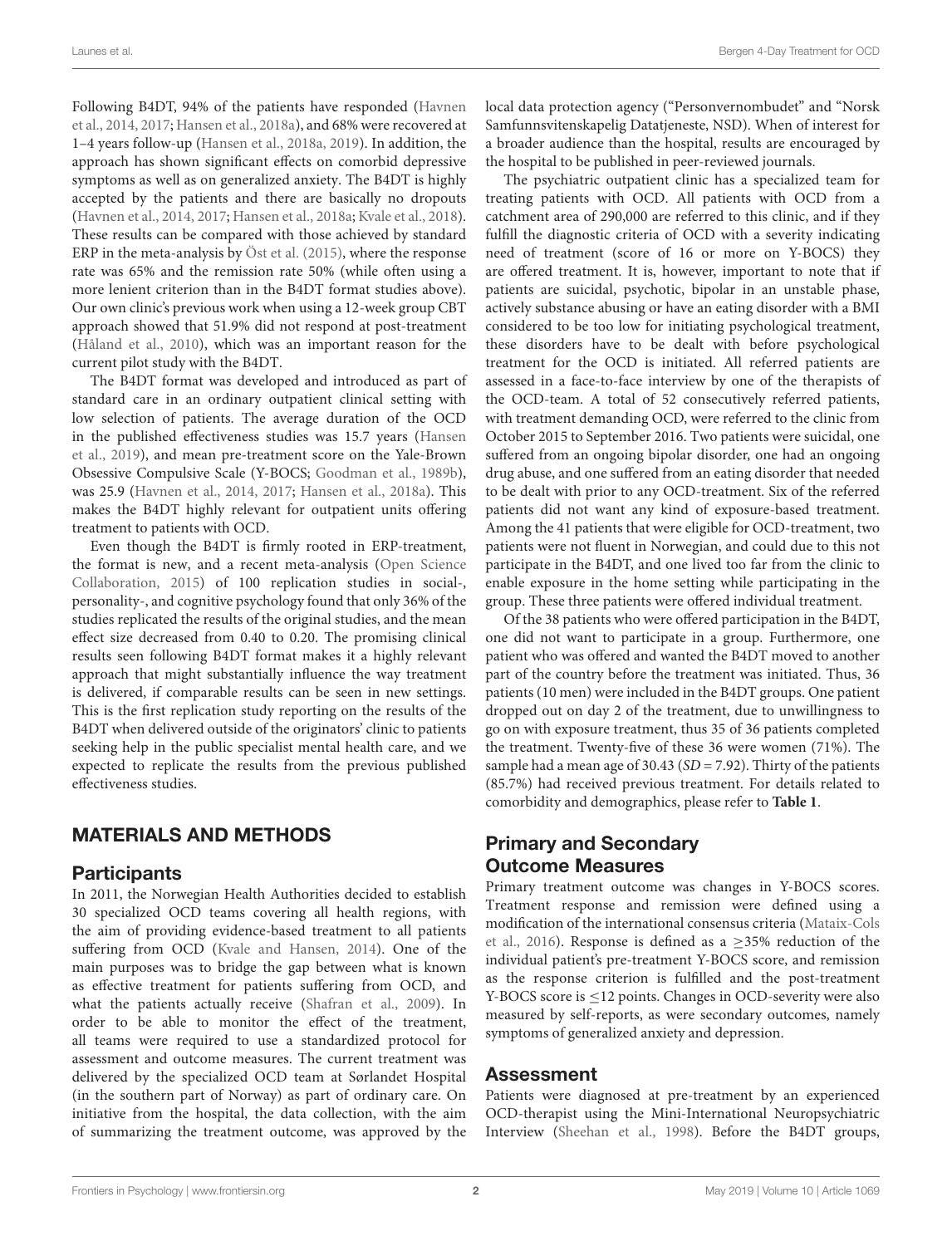<span id="page-2-0"></span>**TABLE 1** | Demographics and diagnostic characteristics of the sample  $(N = 35)$ .

|                        | $n$ (%)     |                            | N(%        |
|------------------------|-------------|----------------------------|------------|
| Female gender          | 25 (71.4%)  | Comorbidity (any disorder) | 24 (68.6%) |
| Marital status         |             | Depression                 | 9(25.7%)   |
| Single                 | 14 (40.0%)  | Panic                      | 8 (22.9%)  |
| Cohabitant             | 21 (60.0%)  | Social anxiety disorder    | 8(22.9%)   |
| Previous treatment     |             | GAD                        | 7 (20.0%)  |
| Inpatient              | $6(17.1\%)$ | <b>ADHD</b>                | 4 (11.4%)  |
| Outpatient             | 30 (85.7%)  | <b>PTSD</b>                | 3(8.6%)    |
| Psychotropic drugs     | 14 (40.0%)  | Bipolar-II                 | $1(2.9\%)$ |
| Education              |             | Specific phobia            | $1(2.9\%)$ |
| High-school            | 14 (40.0%)  | Somatoform disorder        | $1(2.9\%)$ |
| College                | 21 (60.0%)  |                            |            |
| Work status            |             |                            |            |
| Working                | 13 (37.1%)  |                            |            |
| Student                | 5(14.3%)    |                            |            |
| Not working/Sick leave | 17 (48.6%)  |                            |            |

Twelve of the 14 patients using psychotropic drugs used SSRIs, while two used hypnotics. GAD, generalized anxiety disorder; PTSD, post-traumatic stress disorder; ADHD, attention deficit hyperactivity disorder.

Y-BOCS [\(Goodman et al.,](#page-7-14) [1989b\)](#page-7-14) and the OCD-module in SCID-I for DSM-5 [\(First et al.,](#page-7-20) [2015\)](#page-7-20) were conducted by specially trained and independent assessors. The training of the assessors consisted of theoretical lessons as well as video demonstrations that illustrated different scores on the different items. This was followed by a rating of three videotapes where they had to demonstrate a minimum of 80% accuracy compared to an expert on 2/3 of the interviews in order to proceed. On SCID-I, a kappavalue of 0.80 and on Y-BOCS a maximum difference of  $\pm$ 2 points were employed. Then the assessor had to perform three live interviews with OCD-patients, which were videotaped and rated by a blinded expert (same requirements as above).

#### **Instruments**

Mini-International Neuropsychiatric Interview [\(Sheehan et al.,](#page-7-19) [1998\)](#page-7-19) is a structured diagnostic psychiatric interview for DSM-IV and ICD-10. It has high concordance with other diagnostic instruments [\(Sheehan et al.,](#page-7-19) [1998\)](#page-7-19).

Structural Clinical Interview for DSM Disorders (SCID-5; [First](#page-7-20) [et al.,](#page-7-20) [2015\)](#page-7-20) covers Axis I psychiatric disorders according to DSM-5. SCID has high inter-rater reliability with Cohen's kappa coefficients ranging 0.70–1.00.

The Yale-Brown Obsessive Compulsive Scale (Y-BOCS; [Goodman et al.,](#page-7-14) [1989b\)](#page-7-14) interview version consists of 10 items covering the severity of obsessions and compulsions. The Y-BOCS has good psychometric properties [\(Goodman et al.,](#page-7-21) [1989a,](#page-7-21)[b\)](#page-7-14). Scores range from 0 to 40 with higher scores indicating higher severity.

The Dimensional Obsessive-Compulsive Scale-Short Form (DOCS-SF; [Eilertsen et al.,](#page-6-0) [2017\)](#page-6-0) is a 5-item self-report questionnaire similar in structure to the original DOCS. Patients indicate on a checklist if they experience any of the four presented obsessions (contamination, responsibility, unacceptable thoughts and symmetry/ordering, or "other"). The five items pertain to severity (0–8 scale) of their obsessions and compulsions

during the last week. As with the Y-BOCS, DOCS-SF scores range from 0 to 40.

The Obsessive-Compulsive Inventory Revised (OCI-R; [Foa](#page-7-22) [et al.,](#page-7-22) [2002\)](#page-7-22) is an 18-item self-report inventory. OCI-R examines severity of obsessive-compulsive symptoms. Each item is rated on a 5-point Likert scale  $(0 = not at all, 4 = extremely)$ , with a total score range of 0–72. The total score of the OCI-R provides information about the OCD severity, and there are subscales addressing the severity of different types of obsessions and compulsions: Washing, checking, obsessions, neutralizing, ordering and hoarding. The OCI-R has been shown to be a valid and reliable assessment tool [\(Foa et al.,](#page-7-22) [2002;](#page-7-22) [Solem et al.,](#page-7-23) [2010\)](#page-7-23).

The Patient Health Questionnaire 9-item (PHQ-9; [Kroenke](#page-7-24) [et al.,](#page-7-24) [2001\)](#page-7-24) is based on nine criteria for diagnosing depression in DSM-IV. Each item is rated on a four-point Likert scale  $(0 = not at all, 3 = almost every day), and the answers refer to$ the past 2 weeks. It has good reliability and validity [\(Kroenke](#page-7-25) [et al.,](#page-7-25) [2010\)](#page-7-25), and suggested cut-off score for detecting major depressive disorder has varied from 8 to 11 in different studies [\(Manea et al.,](#page-7-26) [2012\)](#page-7-26).

The Generalized Anxiety Disorder 7-item (GAD-7; [Spitzer](#page-7-27) [et al.,](#page-7-27) [2006\)](#page-7-27) is based on the DSM-IV criteria for generalized anxiety disorder. Each item is reported on a four-point Likert scale ( $0 = not$  at all,  $3 = almost$  every day), and the answers refer to the past 2 weeks. It has good reliability and validity [\(Spitzer et al.,](#page-7-27) [2006\)](#page-7-27), and suggested cut-off score for identifying GAD has varied from 7 to 10 in different studies [\(Plummer et al.,](#page-7-28) [2016\)](#page-7-28).

Client Satisfaction Questionnaire 8 (CSQ-8; [Nguyen et al.,](#page-7-29) [1983\)](#page-7-29) is an 8-item questionnaire which measures patient satisfaction with health services. Each item is scored from 1 (very low satisfaction) to 4 (very high satisfaction), and total score ranges from 8 to 32. The CSQ-8 has sound psychometric properties [\(Larsen et al.,](#page-7-30) [1979;](#page-7-30) [Nguyen et al.,](#page-7-29) [1983\)](#page-7-29).

## **Treatment**

Prior to the treatment, patients are given a detailed description of the outline of the treatment, and are asked to have no other appointments during the 4 days. A modified version of the Treatment expectancy questionnaire [\(Borkovec and Nau,](#page-6-1) [1972\)](#page-6-1) is used, in which the patients rate on a 0–100 scale (a) How much the treatment approach makes sense, (b) Whether they would recommend it to a friend, (c) How likely it is that they will show up and engage fully in the treatment all 4 days, and (d) Whether they expect the treatment to have the desired effect. If they rate less than 70, this is taken as an opportunity to explore potential obstacles for successful treatment. They are also asked to prepare exposure tasks, and it is underscored that the exposures that the OCD likes the least, are often the most useful. Also, they are informed that it is most beneficial to start with the exposures that are likely to make the largest changes in their life. On the first day the group meets for approximately 4 h. The participants give a brief presentation of themselves, and group norms of how to best support each other are established. Then the patients as a group are given a presentation about OCD and how to do ERP. In the psychoeducation the importance of making fully use of the three coming days in order get the OCD out if their lives is emphasized. Also, the OCD is systematically externalized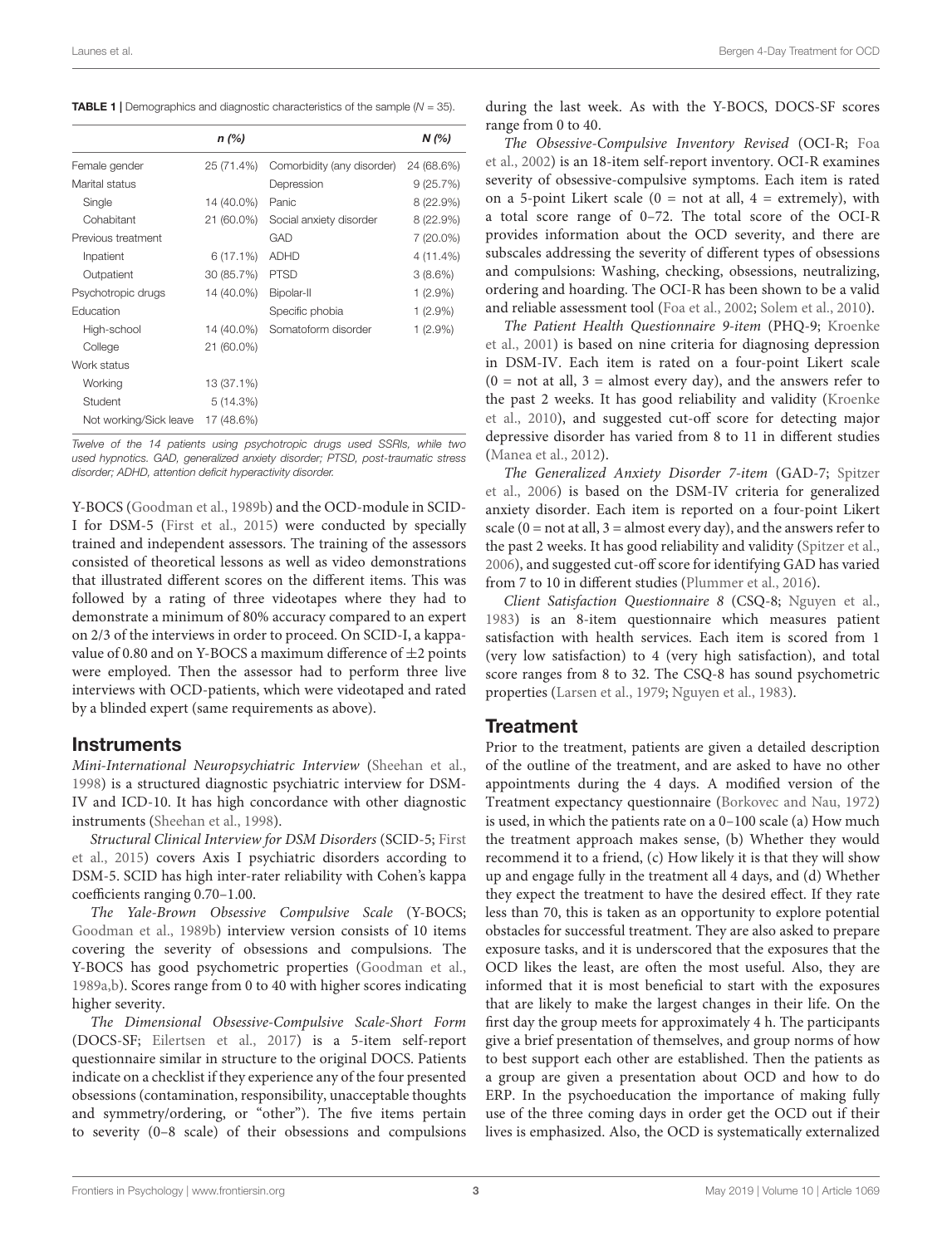and described in negative terms as something craving attention and trying to trick them into ritualizing or avoiding. It is also underscored that their most important task is to clearly demonstrate that they are no longer willing to comply with the demands of the OCD. This also includes zero tolerance for rituals. All patients has in advance prepared suggestions for exposure tasks, and during the last part of day one, each patient presents their suggestions for the exposure tasks they think will initiate the largest change. Typically, exposure tasks, which combine different OCD-domains, are encouraged. The patients are informed that this should be their last day with OCD, and that they are not supposed to start ERP before the start of treatment on day two. Each day includes some serving of fruit, biscuits, coffee and tea, and day 2–4 patients and therapists share lunch, which is also combined with summarizing progress.

On the second day, the group meets for approximately 8 h. The day starts with a repetition of the principles for ERP, and the patients are then given a chance to review their own lists of exposure tasks from day one. The patients are introduced to the LET-technique, which implies that the patients are encouraged to do all exposures without any subtle avoidance, but instead lean into the anxiety. They are encouraged to increase uncertainty in situations where the OCD is demanding certainty. It is specifically underscored that they should start paying attention to exactly the moment when the OCD tempts them to start ritualizing, since this is the moment when they can choose either to comply with the OCD, or to do something incompatible with the urge to reduce anxiety, uncertainty and discomfort. Anxiety and discomfort are labeled the raw material for change and something to be searching for in order to be able to practice the LET-technique.

The patients are then split up into pairs with one certified 4 day therapist per patient. The therapists work as a team, which means that the patients may or may not be working with the same therapist the 2 days of exposures. The LET-technique is practiced in numerous relevant exposure tasks and settings with a therapist as a coach. In the middle of the day, the group meets for lunch and during the lunch the patients' experiences are summarized. This session is directed by the group leader and follows a strict pattern where each patient share their progress with the group, specifically focusing on whether they are using the LET-technique fully. The patients rate their own performance on a scale from 1 to 6, where 6 indicates that they are leaning fully in. If the patients give themselves a score of 5 or less, this is taken as an opportunity for the group leader to explore the reasons for holding back, with the intention of helping the patient to identify obstacles that can be dealt with during the next session. The explicit goal for each patient is to perform all exposure tasks in a way where they will be able to give themselves a rating of 6. Since the leaning in technique is based on a voluntary decision and intentional act, this is a goal that is obtainable for all patients. This process is also very transparent, since as a minimum of one therapist has been observing and working with the patient. Anxiety is only focused in terms of whether they were able to "find gold," and if not, the reasons are explored by the group leader. This session follows directly after lunch (often when the group is still eating) and typically last for 15–20 min.

During the second day, each patient should have worked through their most important exposure tasks, especially the tasks they anticipate to be most potent for creating change in their lives. If the patient is unwilling to do exposures in some specific and relevant settings, this is challenged by the therapist, and the patient is highly recommended and encouraged to fight all attempts and temptations from the OCD that in essence will prevent them from regaining a normal life.

The group meets again at approximately 3:30 pm to summarize and share their progress in the same manner as at lunch. Together with their therapists, the patients make an individually tailored plan for ERP for the evening, and these exposures are typically self-administrated. Each patient reports progress in at least one text message, typically sent to the therapist at 9 pm. In this message they focus on how much they are "leaning in" during the exposures on a scale from 1 to 6.

On the third day, the group meets for 8 h, with basically the same outline and structure as day 2. After lunch, the patients get the experience of employing the LET-technique without assistance from the therapist. In the afternoon, the patients are encouraged to invite relatives or important others for a lecture about OCD, ERP, focused on how to support the patients in their project of change. In addition, they have individualized exposure plans for the evening, and report progress to the therapists by text messages as the previous day.

On the fourth day, the group meets for approximately 4 h. The last day starts with a summary of the previous evening. The focus for the rest of the day is on how to maintain and continue the changes the patients have made in their lives, and they are taught principles for how to be their own therapist. Together with their therapist each participant makes a day-to-day plan for further exposure during the next 3 weeks. When they leave, they also get an appointment 3 months ahead for a follow-up session (30 min) which does not contain any ERP, but a repetition of the essential components of the treatment.

For the following 3 weeks, the patients are encouraged to report daily on how they are practicing the LET-technique. In this pilot study, it was done with paper-and-pencil and sent to the clinic once a week. The patients are informed that the clinicians read the reports, but that there would be no contact with the patients.

#### **Therapists**

The treatment was delivered in nine groups by a team of five therapists; one psychiatrist and four psychologists. One of the nine groups had three patients, seven had four patients, and one group had five participants. The groups were allocated to prespecified time slots, and patients were included upon availability. The therapists' experience with OCD-treatment varied from 9 months to 15 years. Before the 4-day treatment was initiated, three of the five therapists received hands-on training in two B4DT groups led by the originators of the 4-day format, and two therapists were trained in one group. Thus, the originators participated as therapists in two of the 36 possible "therapist slots." In the first two groups, therapists from the originators' team assisted and evaluated the competency of the novel B4DT therapists.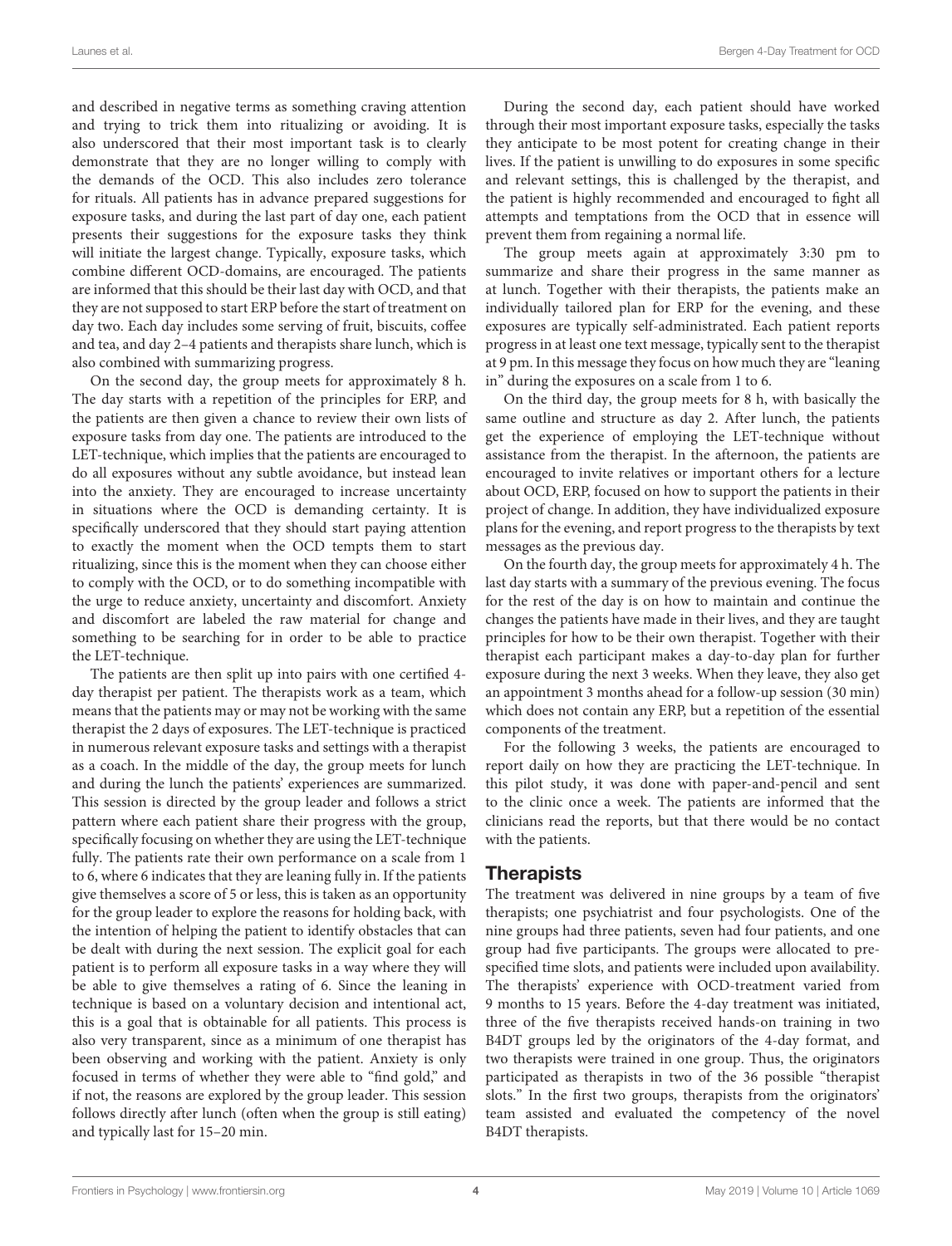<span id="page-4-0"></span>**TABLE 2** | Means, standard deviations and effect sizes (Cohen's d) for symptoms of OCD, anxiety, and depression.

|         | Pre           | Post         | Follow-up    | d post | $dF-U$ |
|---------|---------------|--------------|--------------|--------|--------|
| Y-BOCS  | 26.74 (3.53)  | 10.87 (4.65) | 9.97(6.72)   | 4.50   | 4.75   |
| DOCS-SF | 26.09 (6.09)  |              | 11.52 (7.96) | -      | 2.39   |
| OCI-R   | 25.24 (12.27) |              | 8.80 (8.22)  | -      | 1.34   |
| GAD-7   | 12.02 (5.65)  |              | 5.79(4.17)   | -      | 1.10   |
| PHQ-9   | 10.51 (6.05)  | 6.07(5.99)   | 5.32(4.46)   | 0.73   | 0.86   |

Cohen's d: Mpre – Mpost/SDpre. Y-BOCS, Yale-Brown Obsessive Compulsive Scale; DOCS-SF, Dimensional Obsessive-Compulsive Scale-Short Form; OCI-R, Obsessive Compulsive Inventory-Revised; PHQ-9, Patient Health Questionnaire-9; GAD-7, Generalized Anxiety Disorder-7.

#### Adherence and Competency

The psychoeducation is highly manualized with a set of power point slides and accompanying text presented by the group leader. This is also the case for the psychoeducation delivered to the family. All participants (patients/family and therapists) have their own handouts, to increase transparency and adherence. As an important part of the format, brief therapist meetings are pre-scheduled throughout each of the 4 days, in order to enable adherence to the protocol, and also to give feedback to each therapist regarding the way the treatment is delivered. In addition, these meetings mean that all therapists are informed about the progress and challenges for each patient, which is a necessity in order to have more than one therapist working with a given patient, when considered useful. As a rule-ofthumb, the most experienced therapist works with the most challenging patient, and also assists and supervises juniors. The meetings also summarize how each therapist and patient work with the LET-intervention.

#### Statistical Procedures

Repeated measures ANOVA were conducted to investigate change in symptoms from pre- to post- and follow-up as measured with Y-BOCS. Because the assumption of sphericity was not met, as assessed by Mauchly's test of sphericity,  $\chi^2(2)$  = 7.65,  $p = 0.022$ , Greenhouse-Geisser correction was applied. The assumption of sphericity was not violated for the secondary outcome measures, therefore Wilks' Lambda was used for these analyses. For post-hoc analysis, Bonferroni corrections were used. Effect sizes were calculated with Cohen's d, defined as (Mpre-Mpost)/SDpre. In order to allow participants with missing data to be included in the analyses, missing data were replaced using the expectation maximization (EM) method of SPSS, version 24. When less than 25% of a data set is missing and the data are missing at random, which was clearly the case for this data set (Little's MCAR test  $\chi^2(144) = 155.94$ ,  $p = 0.234$ ), EM is an efficient method of replacing data, as it requires no simulation of data sets [\(Schafer,](#page-7-31) [1997\)](#page-7-31). There was relatively low amount of missing data (6.7% for Y-BOCS and 9.5% for the self-report measurements). We therefore chose the EM algorithm over multiple imputations, as it is suitable for conducting ANOVAs. For imputing the missing data, outcome variables at each time point were included [\(Schafer,](#page-7-31) [1997\)](#page-7-31).

## RESULTS

Results on primary and secondary treatment outcome measures are presented in **[Table 2](#page-4-0)**.

#### Primary Outcome Measures

A total of 27 (77.1%) patients had a Y-BOCS score of 24 or higher (moderate to severe OCD) at pre-treatment. Only one patient had a Y-BOCS score above 16 at posttreatment. There were significant changes in OCD severity,  $F(1.657, 56.342) = 159.95, p < 0.001, partial n<sup>2</sup> = 0.825. The$ change from pre-treatment to post-treatment was significant  $(p < 0.001)$ , whereas the change from post-treatment to followup was not ( $p = 0.373$ ). However, the change from pre- to follow-up assessment was significant ( $p < 0.001$ ), indicating that the treatment effect was maintained from post-treatment to follow-up. The self-report measures included showed similar patterns. There were significant changes in OCD symptoms as measured with the DOCS-SF,  $F(1,34) = 107.15$ ,  $p < 0.001$ , partial  $\eta^2 = 0.759$ , and the OCI-R,  $F(1,34) = 92.60$ ,  $p < 0.001$ , partial  $η<sup>2</sup> = 0.731$ .

#### Response and Remission Rates

**[Table 3](#page-4-1)** summarizes clinical improvement for the sample. Only two patients (5.7%) were unchanged at post-treatment whereas 33 (94.3%) showed a treatment response. A total of 26 patients (74.3%) were classified as in remission. At follow-up 20 % were unchanged and 80% showed a treatment response. A total of 24 patients (68.6%) were classified as in remission. Of the 26 patients who were in remission at post-treatment, four changed status to unchanged at follow-up, and two were classified as treatment responder. Of the seven patients in the response category at post-treatment, four went on to achieve remission, while one patient was classified at unchanged at follow-up. The two patients that were classified as unchanged at post-treatment were in the same category at follow-up. None of the patients were classified as deteriorated following treatment.

<span id="page-4-1"></span>

| Total      |
|------------|
| 26 (74.3)  |
| 7(20.0)    |
| 2(5.7)     |
| 35 (100.0) |
|            |

Treatment response was calculated based on the international consensus criteria which requires a >35% reduction of the individual patient's pre-treatment Y-BOCS score in order to be classified as having a clinically relevant treatment response. Patients classified as having a treatment response in [Table 3](#page-4-1) did not achieve remission. A patient is classified as remitted if the post-treatment Y-BOCS score is ≤12 points in addition to meeting criteria for treatment response. No patients reported deterioration at post-treatment.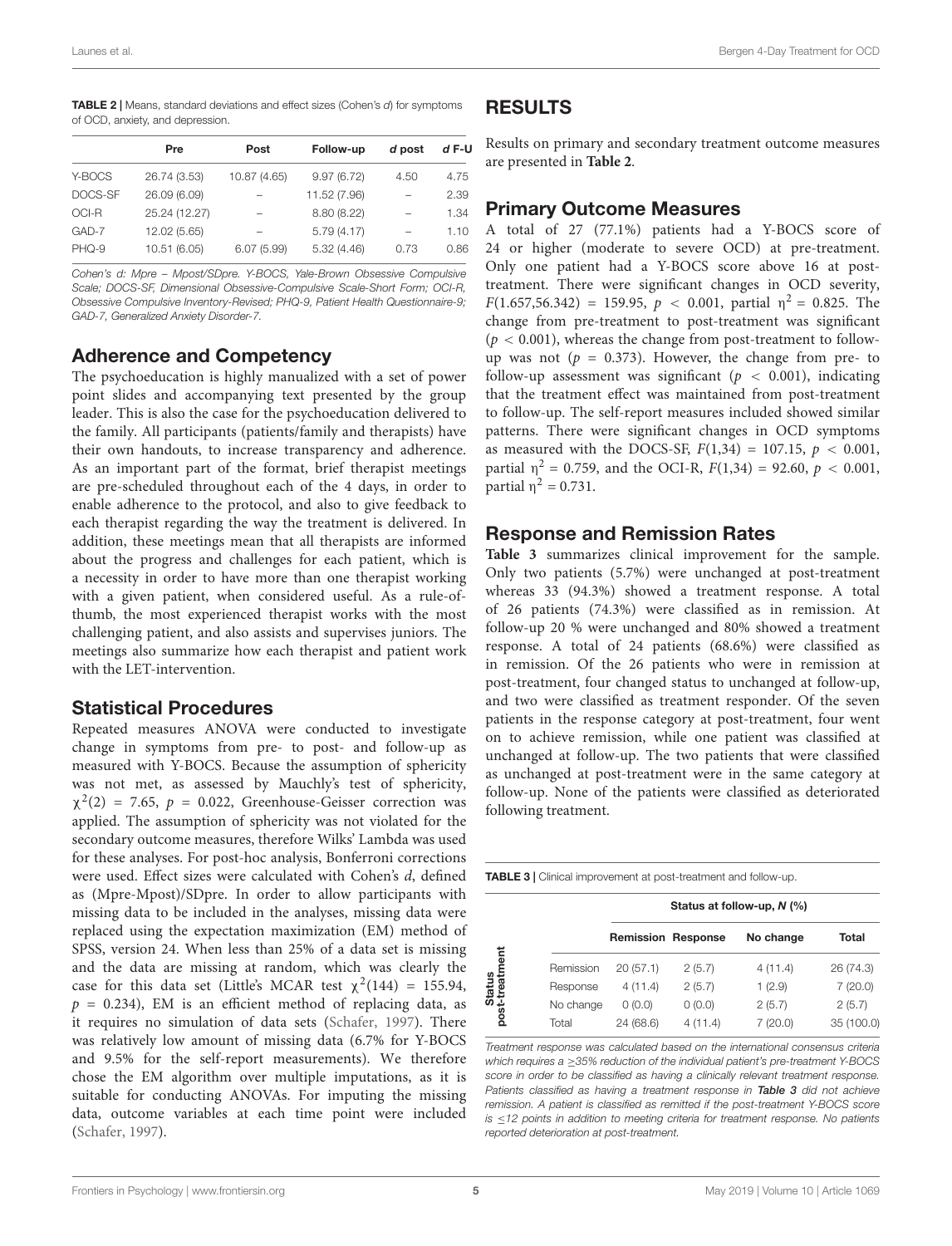#### Additional Comparisons

There were no significant post-treatment differences on Y-BOCS between patients with moderate and severe OCD at pre-treatment (Moderate:  $M = 8.56$ ,  $SD = 2.03$ ; Severe:  $M = 11.55$ ,  $SD = 5.00$ ,  $t(33) = 1.64$ ,  $p = 0.11$ , or at follow-up (Moderate:  $M = 8.72$ ,  $SD = 6.00$ ; Severe: 10.34,  $SD = 6.98$ ),  $t(33) = 0.59, p = 0.53.$ 

A total of 75% of patients with moderate severity were remitted at follow-up compared to 66.7% of patients with severeextreme OCD. A total of 91% of patients without comorbid disorders were in remission at follow-up compared to 58.3% for patients with comorbidity (Fisher's exact test,  $p = 0.12$ ), and the difference in Y-BOCS (Comorbidity:  $M = 11.45$ ,  $SD = 7.03$ , No-Comorbidity:  $M = 7.74$ ,  $SD = 4.83$ ) was nearly significant,  $t(33) = 2.01$ ,  $p = 0.053$ . Patients with psychotropic medication did not differ on Y-BOCS compared to patients without medication at pre-treatment,  $t(33) = 0.06$ ,  $p = 0.95$ , post-treatment,  $t(33) = 0.43$ ,  $p = 0.67$ , or follow-up,  $t(33) = 0.52, p = 0.61.$ 

#### Secondary Outcome Measures

For depressive symptoms (PHQ-9), Mauchly's test was not significant ( $p = 0.119$ ) and Wilks' Lambda was used,  $F(2,33) = 15.24, p < 0.001$ , partial  $\eta^2 = 0.480$ . The change from pre- to post-treatment was significant ( $p < 0.001$ ), whereas the change from post-treatment to follow-up was not ( $p = 0.474$ ). For depressive symptoms, 42.9% scored above the suggested cut-off value of 11 on PHQ-9 at pre-treatment compared to 11.6% at follow-up.

For symptoms of generalized anxiety (GAD-7), there were also significant reductions,  $F(1,34) = 44.56$ ,  $p < 0.001$ , partial  $\eta^2$  = 0.567. At pre-treatment 65.7% scored above the suggested cut-off value of 10 compared to 20% at follow-up.

#### Treatment Satisfaction

Patients were highly satisfied with the treatment, as indicated by a score of 29.5 (2.7) on the Client Satisfaction Questionnaire-8 where the maximum score is 32.

## **DISCUSSION**

The aim of the current paper was to explore whether a concentrated exposure based treatment, the B4DT, would yield comparable results when delivered by new therapists at another clinic, and the results obtained are nearly identical with the results from the originators' clinic. Treatment response rates for the current study was 94% at post-treatment and 80% at follow-up, while remission rates were 74% at post-treatment and 69% at follow-up. As comparison, in the previous studies on B4DT response rates range was 83–94% post-treatment and 76–91% at follow-up, whereas remission rate range was 74–77% post-treatment and 60–77% at follow-up. Also, the changes in self-reported depressive symptoms and in generalized anxiety were in line with what has been reported from previous effectiveness studies on the B4DT [\(Havnen et al.,](#page-7-8) [2014,](#page-7-8) [2017;](#page-7-9) [Hansen et al.,](#page-7-10) [2018a\)](#page-7-10). Furthermore, the patients expressed high

satisfaction with all aspects of the B4DT format, including the amount of treatment. There was also a very low dropout rate (2.8%), which is approximately the same as previously reported with 1.3% in [Hansen et al.](#page-7-11) [\(2019\)](#page-7-11) and 0% in [Hansen et al.](#page-7-10) [\(2018a\)](#page-7-10).

Our clinic had substantial prior experience with groupbased ERP, and compared to our previous results the B4DT was clearly superior. In our previous research [\(Håland et al.,](#page-7-13) [2010\)](#page-7-13), we applied substantially more liberal criteria for response (8 point reduction of pre-treatment Y-BOCS score), remission (a score of ≤14 and the response criterion). When applying these criteria on the current results, we find that only 2.9% of the patients who received the B4DT were unchanged following treatment compared to 51.9% of the patients in our previous study (Fisher's Exact Probability test,  $p < 0.001$ ). Also, in the current study with the B4DT 77.1% would have been classified as in remission, compared to 33.3% in our previous study (Fisher's Exact Probability test,  $p < 0.001$ ). Furthermore, only 14.3% of the patients who received the B4DT were unchanged at 3-month follow-up whereas the corresponding rate for our previous group treatments was 38.9%, which is also a significant difference (Fisher's Exact Probability test,  $p = 0.02$ ).

One obvious advantage of the B4DT, also compared to our previous 12-week intervention, is the ultra-concentrated format with clearly defined start- and endpoint that are agreed upon before the treatment is initiated. The fact that the patients ahead of treatment have allocated four full days to treatment, creates a highly change-focused atmosphere, since everyone knows that each minute matters. Due to the limited time, the patients were told that it is important to start working with the tasks that are likely to be associated with the largest change, and to combine as many different OCD-aspects during the exposures as possible. This clearly differs from our previous approach where the exposure followed a hierarchy, starting with tasks that were expected to elicit moderate discomfort, and then proceeding. Also, in the B4DT, disconfirmation of OCD-beliefs are actively replaced by the LET-intervention, where the ability to deal with uncertainty is the main purpose. Furthermore, the B4DT allows for individually tailored and therapist assisted exposure. The former approach only had two therapists treating 5– 7 patients, and a substantial part of the exposures either were illustrated by engaging one or two patients, or were performed by the patients themselves without assistance from a therapist, most often as a homework assignments. Another important difference is the length of the sessions. Even though the B4DT can be considered ultra-concentrated, the two middle days actually can be seen as two prolonged exposure sessions, which facilitates both repetition of and variation in the therapist assisted exposures with the aim of making the change robust.

A major difference between the B4DT and our former approach addresses the attitude to anxiety and discomfort, where the B4DT regards the anxiety as the raw material ("gold to be digging for") which is needed in order to obtain change as opposed to something to be avoided. Patients are taught be aware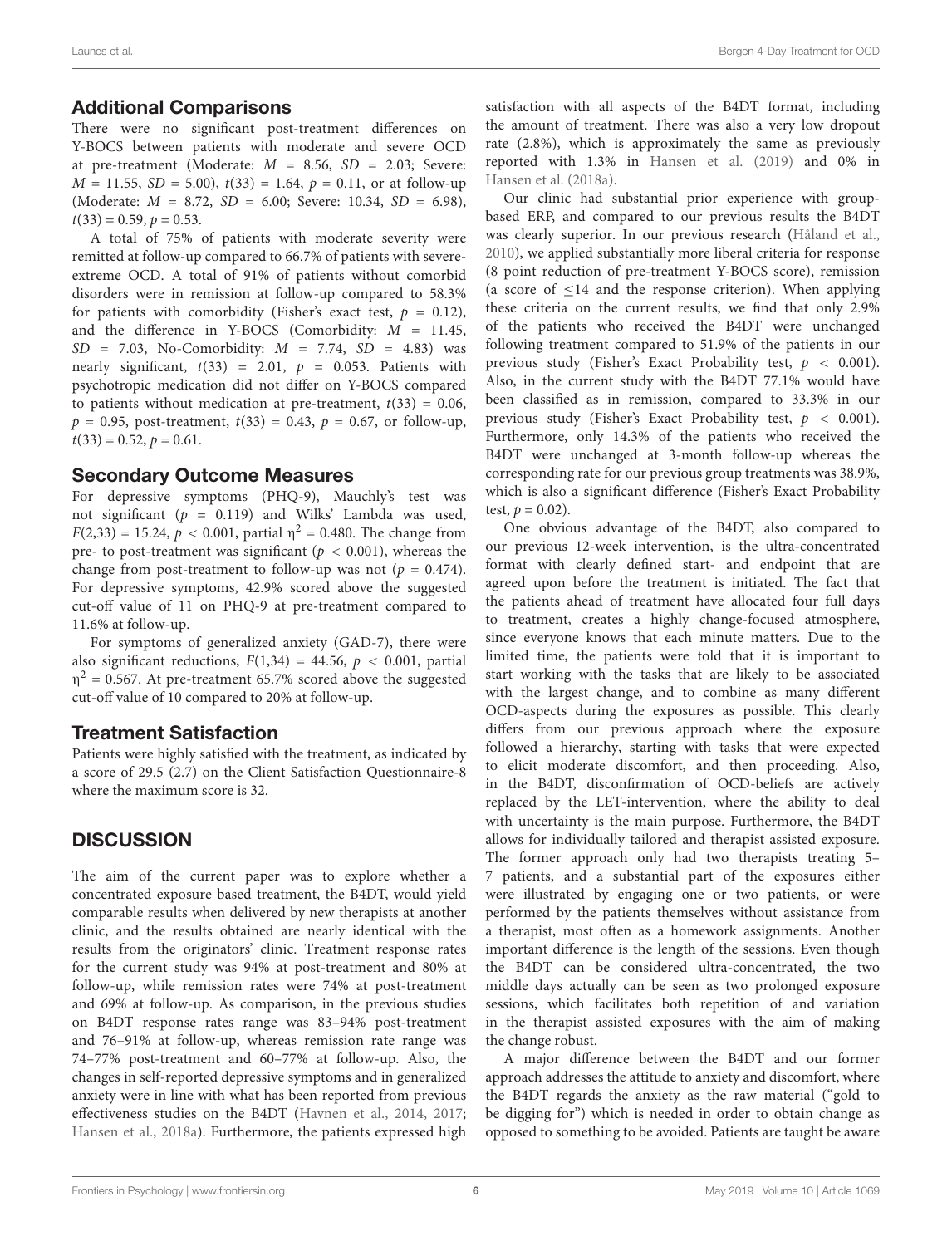of all the micro-choices where the OCD tempts them to start to avoid or ritualize, and use these as opportunities to clearly show that they are choosing to do something incompatible with having OCD. By this, they learn a principle in dealing with uncomfortable emotions, thoughts and situations, which can be employed across settings. This approach to emotional regulation differs clearly from the approach in the former group program, where reduced anxiety and discomfort was seen as primary treatment goals.

Another important aspect of the B4DT format is the approach to training and adherence to the protocol, which are pinpointed in the important paper "Mind the gap: Improving the dissemination of CBT" by [Shafran et al.](#page-7-17) [\(2009\)](#page-7-17), as some of the major challenges that need to be dealt with effectively when disseminating treatments that work. Due to the 1:1 ratio between therapists and patients in groups of 3–6 patients, trainees can directly work with experts and receive feedback and supervision, while they simultaneously can observe 3–6 patients with OCD going through major changes during only 4 days. While such an approach with direct observation of experts combined with hands-on supervision is a cornerstone when training surgeons, the approach is very rare in psychiatry. Most therapists embrace the format and the opportunity it serves for learning, but for some therapists the format might be challenging, for example working with patients full days, sharing lunch with them, and also be observed directly by colleagues. In addition, the format requires the therapist to be mobile and flexible while at the same time be very focused. Furthermore, in order to be able to assist the patient, the therapists themselves need to regard anxiety and discomfort as gold and an opportunity for change as opposed to something dangerous, and to have tolerance for the patient's discomfort and anxiety.

#### Limitations

Despite the fact that some of the therapists from the originators' site participated in the first two groups, this study can be seen as a successful step of systematic replication [\(Barlow](#page-6-2) [et al.,](#page-6-2) [2009\)](#page-6-2), in which the disorder and primary outcome measure are the same but therapists and setting are new factors. However, the lack of a research design with a control condition obviously prevents firm conclusions related to causality, and a randomized controlled trial where the B4DT is compared to another treatment as well as to wait-list is warranted. Given the research design, we are not able to conclude that the B4DT is more effective than other treatments for OCD. Also, there are clear limitations related to which parts of the B4DT might be the most important for the clinical change observed. The study is also limited by the lack of longterm follow-up assessment. Future research should test if the B4DT works for other anxiety disorders, and a pilot study on

## **REFERENCES**

<span id="page-6-2"></span>Barlow, D. H., Nock, M., and Hersen, M. (2009). Single Case Experimental Designs: Strategies for Studying Behavior for Change, 3rd Edn. Boston: Allyn & Bacon.

panic disorder from our group has already shown promising results [\(Hansen et al.,](#page-7-32) [2018b\)](#page-7-32). Future research should also investigate the relationship between client satisfaction and treatment outcome.

## **CONCLUSION**

The main conclusion is that the B4DT format worked very well at the clinic, and the results are nearly identical to those reported from the originators' clinic [\(Havnen et al.,](#page-7-8) [2014,](#page-7-8) [2017;](#page-7-9) [Hansen](#page-7-10) [et al.,](#page-7-10) [2018a,](#page-7-10) [2019\)](#page-7-11). Following this pilot study, the B4DT is now the treatment of choice at our clinic, which also serves as a training site for new clinics.

## ETHICS STATEMENT

The treatment was delivered at Sørlandet Hospital, as part of ordinary care. This paper uses data collected as part of the standard assessment procedure at the outpatient OCD-clinic in Sørlandet Sykehus, Norway, approved by the Data Protection Official on September 28th, 2015. This treatment quality assurance strategy does not require full ethical review and approval according to national and institutional guidelines. This has been described by the Regional committees for medical and health research ethics in Norway [\(https://helseforskning.etikkom.no/reglerogrutiner/](https://helseforskning.etikkom.no/reglerogrutiner/soknadsplikt/sokerikkerek?p_dim=34999&_ikbLanguageCode=us) [soknadsplikt/sokerikkerek?p\\_dim=34999&\\_ikbLanguageCode=](https://helseforskning.etikkom.no/reglerogrutiner/soknadsplikt/sokerikkerek?p_dim=34999&_ikbLanguageCode=us) [us\)](https://helseforskning.etikkom.no/reglerogrutiner/soknadsplikt/sokerikkerek?p_dim=34999&_ikbLanguageCode=us). Furthermore, quality assurance data does not require informed consent according to national and institutional guidelines. Since the data is quality assurance data as a part of the ordinary care, the patients did not sign an informed consent. The patients were informed that the data were collected as quality assurance data and their consent was implied through participation.

## AUTHOR CONTRIBUTIONS

GL, GK, L-GÖ, and BH designed and planned the study. GL, TS, IL, IK, BH, and GK implemented the treatment. GL, GK, KH, L-GÖ, BH, and SS acquired, analyzed, and reviewed the data. GL, KH, SS, BH, and GK wrote, reviewed, and edited the manuscript. All authors edited and reviewed the manuscript.

# FUNDING

The study was conducted as a quality improvement project at the hospital clinic without any external funding.

<span id="page-6-1"></span>Borkovec, T. D., and Nau, S. D. (1972). Credibility of analogue therapy rationales. J. Behav. Ther. Exp. Psychiatry 3, 257–260. [doi: 10.1016/0005-7916\(72\)90045-6](https://doi.org/10.1016/0005-7916(72)90045-6)

<span id="page-6-0"></span>Eilertsen, T., Hansen, B., Kvale, G., Abramowitz, J. S., Holm, S. E. H., and Solem, S. (2017). The dimensional obsessive-compulsive scale: development